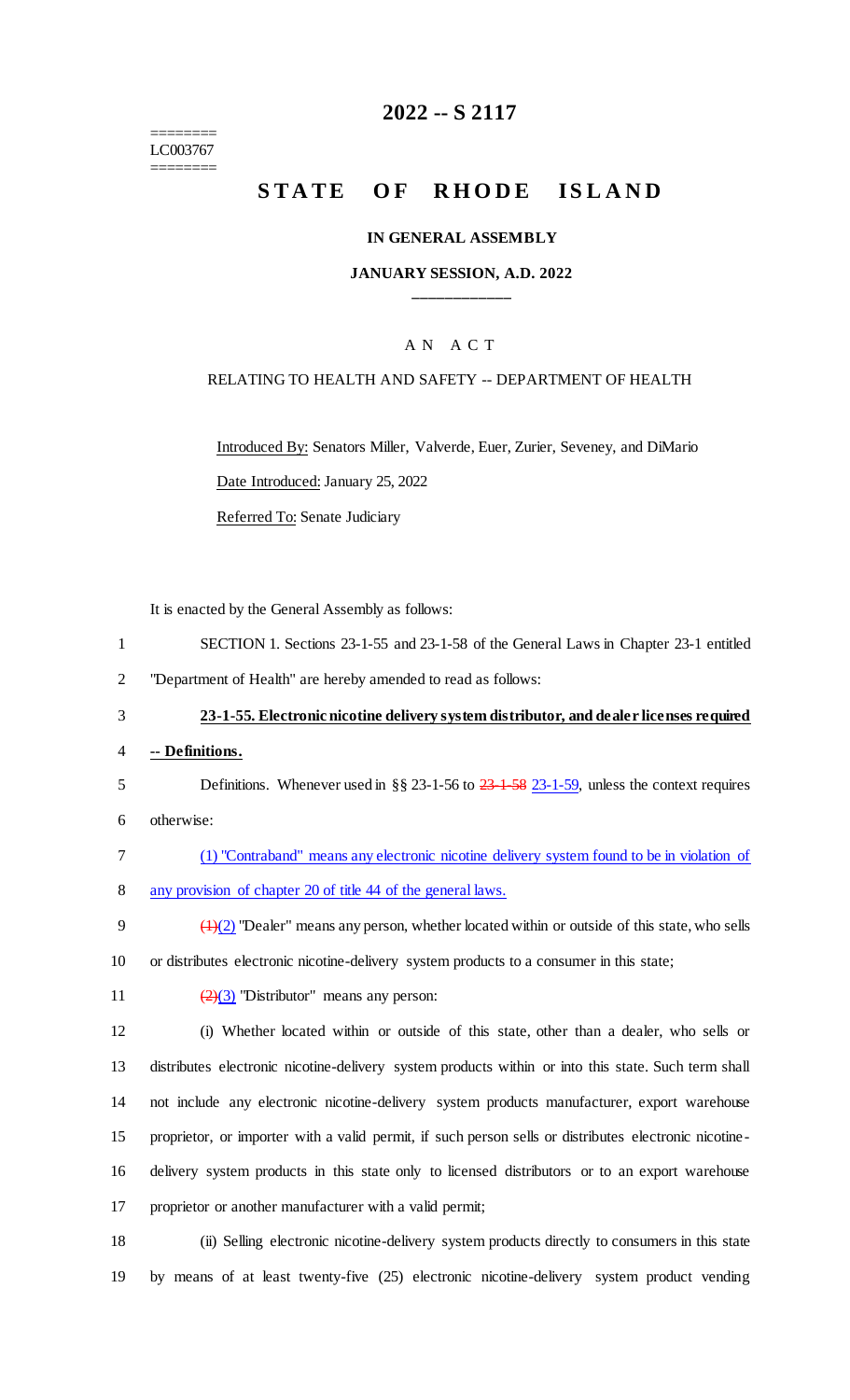machines;

 (iii) Engaged in this state in the business of manufacturing electronic nicotine-delivery system products or any person engaged in the business of selling electronic nicotine-delivery system products to dealers, or to other persons, for the purpose of resale only; provided that seventy- five percent (75%) of all electronic nicotine-delivery system products sold by that person in this state are sold to dealers or other persons for resale and selling electronic nicotine-delivery system products directly to at least forty (40) dealers or other persons for resale; or

 (iv) Maintaining one or more regular places of business in this state for that purpose; provided, that seventy-five percent (75%) of the sold electronic nicotine-delivery system products are purchased directly from the manufacturer and selling electronic nicotine-delivery system products directly to at least forty (40) dealers or other persons for resale;

12  $(3)(4)$  "Electronic nicotine-delivery system" means the products as defined in § 11-9-13.4(6).

 (5) "Flavored electronic nicotine delivery system" means any electronic nicotine delivery system that imparts a distinguishable taste or aroma, other than the taste or smell of tobacco, either prior to, or during, consumption of an electronic nicotine delivery system, including, but not limited to, tastes or aromas relating to any fruit, mint, menthol, wintergreen, chocolate, vanilla, honey, candy, cocoa, dessert, alcoholic beverage, herb or spice. The determination of whether an electronic 19 nicotine delivery system is flavored shall not be based solely on the use of additives, flavorings, or particular ingredients, but shall instead consider all aspects of a final product including, but not 21 limited to, taste, flavor and aroma, product labeling, and advertising statements. An electronic nicotine delivery system shall be presumed to be flavored if a dealer or distributor has made a 23 statement or claim directed to consumers or the public about such flavor, whether expressed or implied, that it has a distinguishable taste or aroma (other than the taste or aroma of tobacco).

**23-1-58. Penalty for operating without a dealer license.**

 (a) Any individual or business who violates this chapter by selling or conveying an 27 electronic nicotine-delivery system product without a retail license, or any dealer who sells or offers 28 to sell an electronic nicotine delivery system in violation of § 23-1-59, shall be cited for that violation and shall be required to appear in district court for a hearing on the citation.

(b) Any individual or business cited for a violation hereunder shall:

 (1) Either post a five hundred dollar (\$500) bond with the district court within ten (10) days of the citation; or

(2) Sign and accept the citation indicating a promise to appear in court.

(c) An individual or business who or that has accepted the citation may: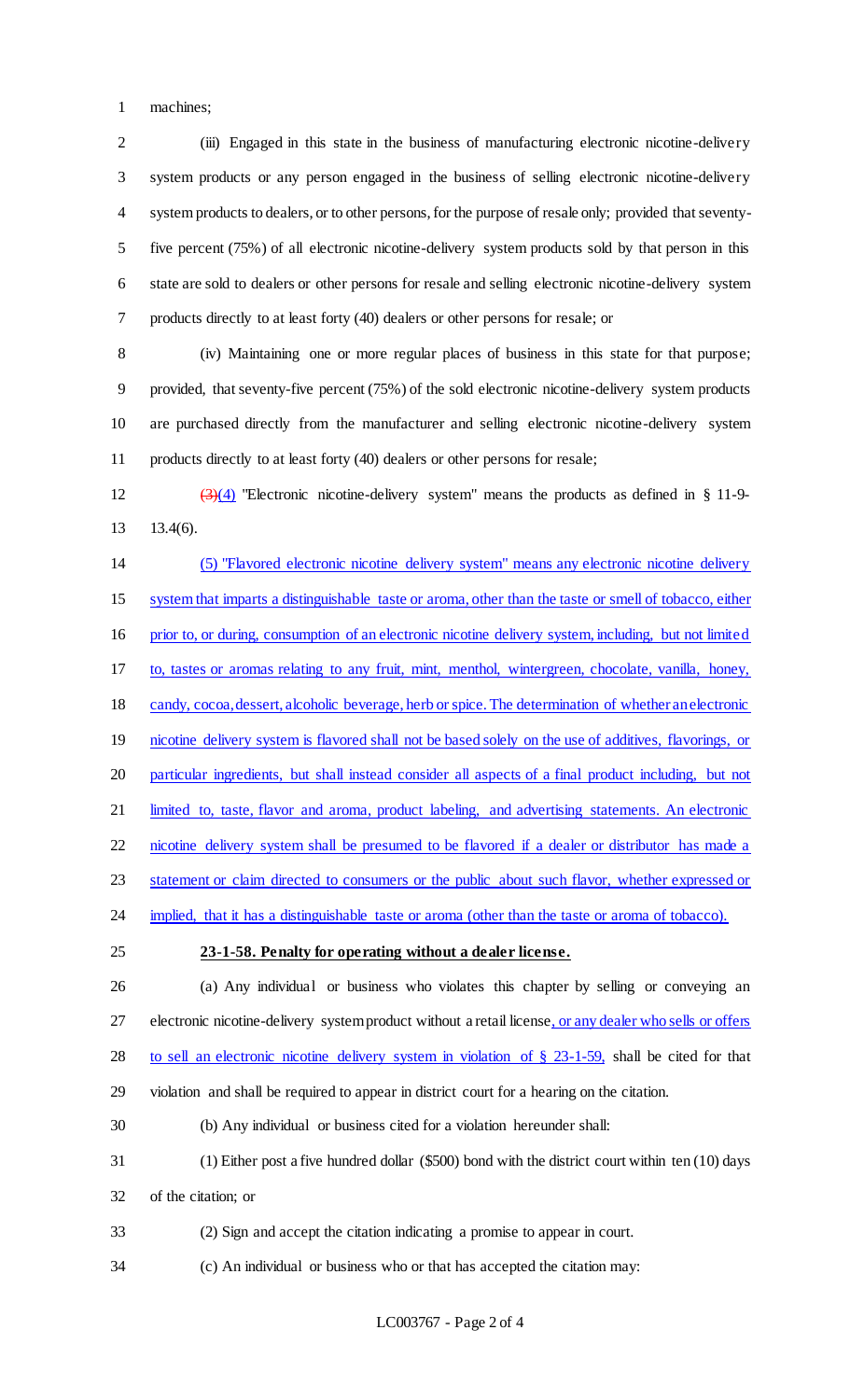- (1) Pay the five hundred dollar (\$500) fine, either by mail or in person, within ten (10) days after receiving the citation; or
- (2) If that individual or business has posted a bond, forfeit the bond by not appearing at the scheduled hearing. If the individual or business cited pays the five hundred dollar (\$500) fine or forfeits the bond, that individual or business is deemed to have admitted the cited violation and to have waived the right to a hearing on the issue of commission on the violation.
- (d) The court, after a hearing on a citation, shall make a determination as to whether a violation has been committed. If it is established that the violation did occur, the court shall impose a five hundred dollar (\$500) fine in addition to any court costs or fees.
- SECTION 2. Chapter 23-1 of the General Laws entitled "Department of Health" is hereby amended by adding thereto the following section:
- **23-1-59. Electronic nicotine delivery system sales restrictions.**
- (a) The sale or offer for sale of any flavored electronic nicotine delivery systems to
- consumers within the State of Rhode Island is hereby prohibited. Compassion centers and licensed
- cultivators registered with the Rhode Island Department of Business Regulations shall be exempt
- from this provision.
- (b) Any electronic nicotine delivery system found to be in violation of this chapter shall be
- considered contraband and subject to the confiscation provisions outlined in § 44-20-15.
- (c) Any dealer found to be selling or offering for sale an electronic nicotine delivery system
- in violation of this chapter shall be subject to the penalties outlined in §§ 23-1-58, 44-20-35, 44-
- 21 20-51, or 44-20-51.1.
- SECTION 3. This act shall take effect upon passage.

======== LC003767 ========